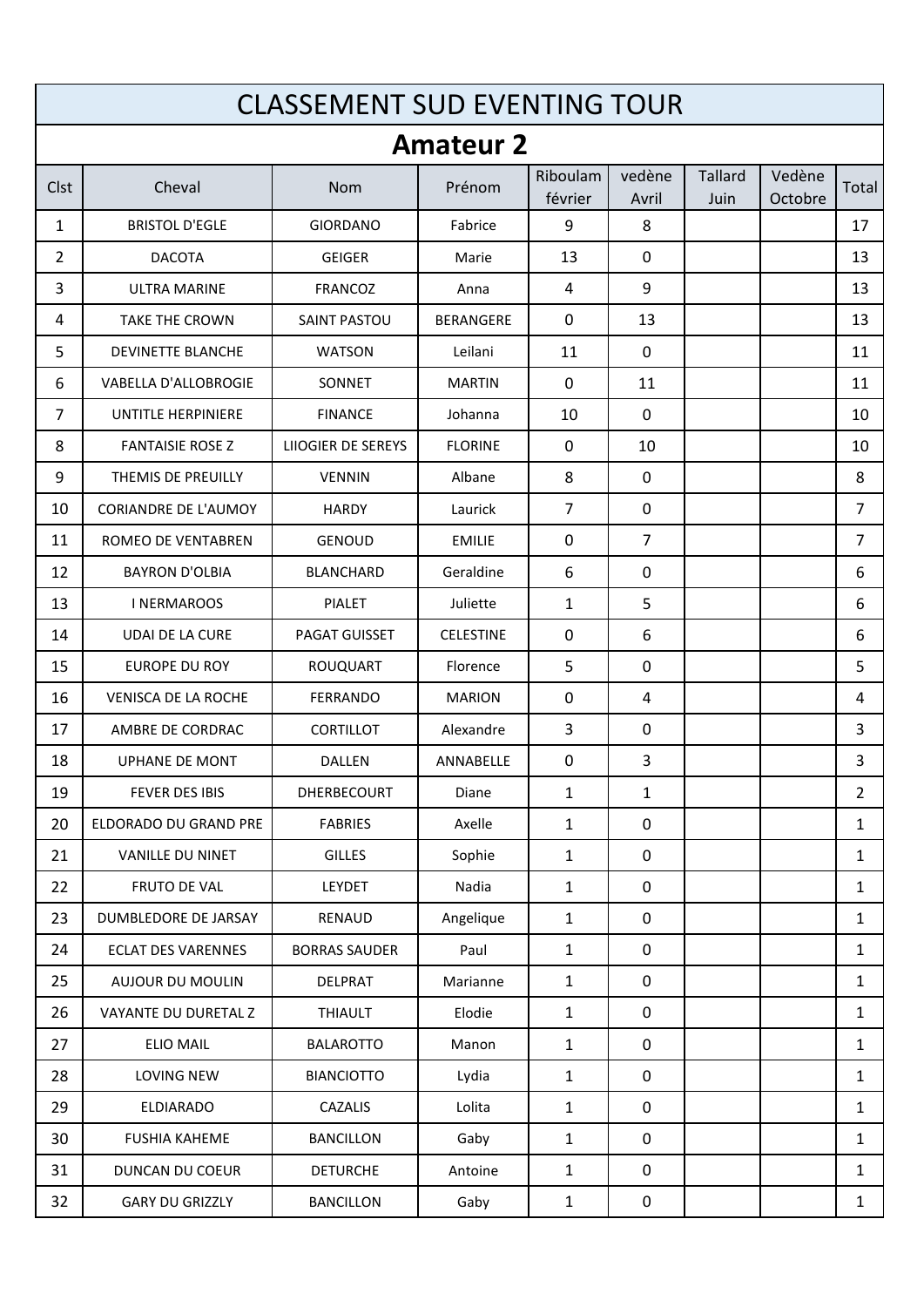| 33 | EX AEQUO COOLFIN             | <b>TORMO</b>           | Lea               | $\mathbf{1}$ | $\mathbf 0$  |  | $\mathbf{1}$ |
|----|------------------------------|------------------------|-------------------|--------------|--------------|--|--------------|
| 34 | <b>CHURASCAIA DE MURIA</b>   | <b>VENNIN</b>          | Albane            | $\mathbf{1}$ | $\mathbf 0$  |  | $\mathbf{1}$ |
| 35 | QUOLOMBO D'ELLE              | <b>BENOIT</b>          | <b>OCEANE</b>     | $\mathbf 0$  | $\mathbf{1}$ |  | $\mathbf{1}$ |
| 36 | <b>DANCER ROMANCER</b>       | <b>NICOLAI</b>         | <b>LUCIE</b>      | $\mathbf 0$  | $\mathbf{1}$ |  | $\mathbf{1}$ |
| 37 | FIDGY DE GO                  | <b>GUYON</b>           | <b>CELINE</b>     | $\mathbf 0$  | $\mathbf{1}$ |  | $\mathbf{1}$ |
| 38 | TI PUNCH CREOLE              | CAVAGNAC               | <b>CECILE</b>     | $\mathbf 0$  | $\mathbf{1}$ |  | $\mathbf{1}$ |
| 39 | <b>GEVREY NEO</b>            | POINSSOT WERLEN        | <b>ELEONORE</b>   | $\mathbf 0$  | $\mathbf{1}$ |  | $\mathbf{1}$ |
| 40 | ATOUT DES CHAILLES           | <b>DUTRIEUX GARCIA</b> | LAURA             | 0            | $\mathbf{1}$ |  | $\mathbf{1}$ |
| 41 | <b>ELITE DES FONTAINES</b>   | <b>BONNET</b>          | <b>BRIAC</b>      | $\mathbf 0$  | $\mathbf{1}$ |  | $\mathbf{1}$ |
| 42 | <b>ESPOIR DE LA HAGUE</b>    | <b>CHERON</b>          | <b>ELISA</b>      | $\mathbf 0$  | $\mathbf{1}$ |  | $\mathbf{1}$ |
| 43 | <b>VOLCAN DU MONT</b>        | <b>MERMOUD</b>         | <b>SEVERINE</b>   | 0            | $\mathbf{1}$ |  | $\mathbf{1}$ |
| 44 | ULA HOP MARCIAC              | <b>ROUX</b>            | <b>CHLOE</b>      | $\mathbf 0$  | $\mathbf{1}$ |  | $\mathbf{1}$ |
| 45 | <b>GALAXIE SAINT LOUP</b>    | <b>TONCOURT</b>        | <b>IRIS</b>       | $\mathbf 0$  | $\mathbf{1}$ |  | $\mathbf{1}$ |
| 46 | <b>DIRESTRAIT DU TASSIER</b> | ZOUGAGH                | <b>BILAL</b>      | 0            | $\mathbf{1}$ |  | $\mathbf{1}$ |
| 47 | <b>UMOUR DE LYS</b>          | <b>HUMBERT</b>         | <b>EMMANUELLE</b> | $\mathbf 0$  | $\mathbf{1}$ |  | $\mathbf{1}$ |
| 48 | PUNTA CANA 74                | <b>ROFIDAL</b>         | LAURA             | $\mathbf 0$  | $\mathbf{1}$ |  | $\mathbf{1}$ |
| 49 | <b>ADRET DES LONES</b>       | <b>GUALINO</b>         | <b>ESTELLE</b>    | 0            | $\mathbf{1}$ |  | $\mathbf{1}$ |
| 50 | SPEED DU BREUIL              | <b>MAGNIN</b>          | <b>MAUD</b>       | $\mathbf 0$  | $\mathbf{1}$ |  | $\mathbf{1}$ |
| 51 | <b>FIRSTBOY DE NISABELLE</b> | LEBLANC                | <b>CLARISSE</b>   | $\mathbf 0$  | $\mathbf{1}$ |  | $\mathbf{1}$ |
| 52 | <b>CIRRIUS DU PEYNAC</b>     | <b>PICHONNIER</b>      | Rosemarie         | $\mathbf 0$  | $\mathbf 0$  |  | $\mathbf 0$  |
| 53 | <b>UDSONE DU LOUVIER</b>     | <b>REYNIER</b>         | Fanny             | 0            | 0            |  | $\mathbf 0$  |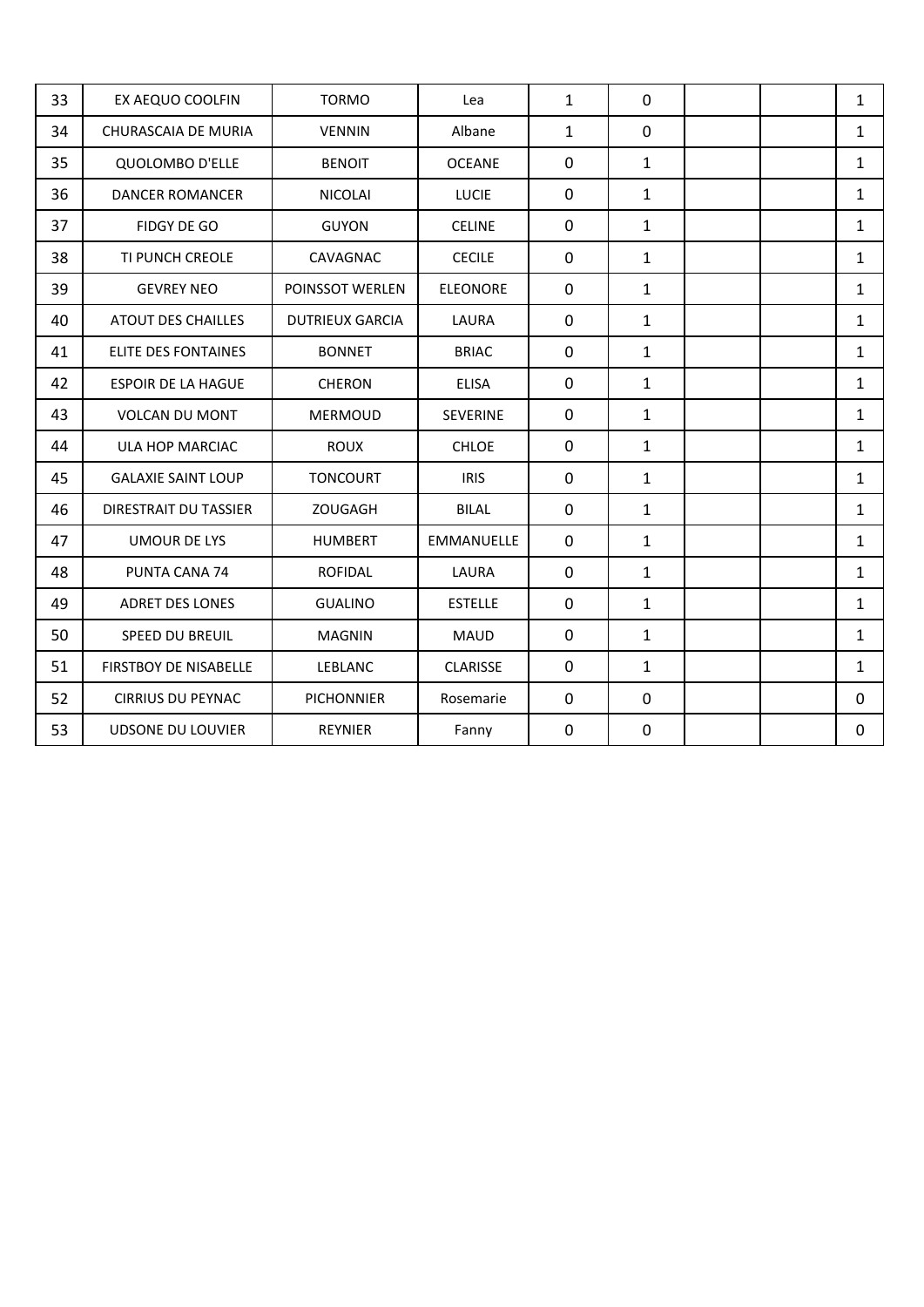|                | <b>CLASSEMENT SUD EVENTING TOUR</b> |                        |                  |                     |                 |                        |                   |                |  |  |
|----------------|-------------------------------------|------------------------|------------------|---------------------|-----------------|------------------------|-------------------|----------------|--|--|
|                |                                     |                        | <b>Amateur 3</b> |                     |                 |                        |                   |                |  |  |
| Clst           | Cheval                              | Nom                    | Prénom           | Riboulam<br>février | vedène<br>Avril | <b>Tallard</b><br>Juin | Vedène<br>Octobre | Total          |  |  |
| $\mathbf{1}$   | FOR ME DE LA VOIRE                  | <b>BUNTZ</b>           | Elodie           | 13                  | $\mathbf{0}$    |                        |                   | 13             |  |  |
| $\overline{2}$ | <b>FANTAISIE D'AIROLLE</b>          | SADET                  | <b>JADE</b>      | $\mathbf 0$         | 13              |                        |                   | 13             |  |  |
| 3              | FILS D'AZY                          | ZANELLO                | Alexandrine      | $\overline{7}$      | 5               |                        |                   | 12             |  |  |
| 4              | UNGARO DEUX SEGURET                 | <b>CHEVALLIER</b>      | Lou Zion         | 11                  | $\mathbf 0$     |                        |                   | 11             |  |  |
| 5              | <b>CEYCHEL GO</b>                   | <b>GUYON CLAIRE</b>    | Amandine         | $\mathbf 0$         | 11              |                        |                   | 11             |  |  |
| 6              | <b>GALAXIE SAINT LOUP</b>           | <b>TONCOURT</b>        | Iris             | 10                  | $\mathbf{0}$    |                        |                   | 10             |  |  |
| 7              | <b>DECEVIN</b>                      | <b>PRETOT</b>          | <b>ANAIS</b>     | $\mathbf 0$         | 10              |                        |                   | 10             |  |  |
| 8              | <b>QUOLOMBO D'ELLE</b>              | <b>BENOIT</b>          | Oceane           | 9                   | 0               |                        |                   | 9              |  |  |
| 9              | <b>ISIS DU SUDRE Z</b>              | RENONCOURT             | Aurelie          | $\mathbf 0$         | 9               |                        |                   | 9              |  |  |
| 10             | <b>TAKE THE CROWN</b>               | <b>SAINT PASTOU</b>    | Berangere        | 8                   | 0               |                        |                   | 8              |  |  |
| 11             | <b>BAIKA MUSICAL</b>                | <b>FABRY</b>           | <b>AMANDINE</b>  | $\mathbf 0$         | 8               |                        |                   | 8              |  |  |
| 12             | RITZ DU FENOUILLET                  | <b>NOEL BARON</b>      | Fiona            | 1                   | 6               |                        |                   | $\overline{7}$ |  |  |
| 13             | SO PRETTY II                        | <b>VIDAL</b>           | <b>MELISSA</b>   | $\mathbf 0$         | $\overline{7}$  |                        |                   | $\overline{7}$ |  |  |
| 14             | <b>POLLY</b>                        | VILLANUEVA             | Justine          | 6                   | 0               |                        |                   | 6              |  |  |
| 15             | <b>EMPEREUR DES ANGES</b>           | <b>GOUVERNEUR</b>      | Lucie            | 5                   | $\mathbf 0$     |                        |                   | 5              |  |  |
| 16             | <b>ELVIS</b>                        | <b>GOHIN REGUE</b>     | Virginie         | 4                   | $\mathbf 0$     |                        |                   | 4              |  |  |
| 17             | <b>FLASH D'UZEC</b>                 | <b>TOULEMONDE</b>      | <b>MATHILDE</b>  | $\mathbf{0}$        | 4               |                        |                   | 4              |  |  |
| 18             | <b>ELITE DES FONTAINES</b>          | <b>BONNET</b>          | <b>Briac</b>     | 3                   | 0               |                        |                   | 3              |  |  |
| 19             | ARTIC WOOD                          | <b>ALONSO</b>          | <b>JULIE</b>     | $\mathbf 0$         | 3               |                        |                   | 3              |  |  |
| 20             | <b>VIRTUOSE TEAKITINA</b>           | RIBES MEYER            | Margo            | $\mathbf{1}$        | $\mathbf 0$     |                        |                   | $\mathbf{1}$   |  |  |
| 21             | URGENCE DE BEL'AIR                  | RIBES MEYER            | Louise           | $\mathbf{1}$        | $\mathbf 0$     |                        |                   | $\mathbf{1}$   |  |  |
| 22             | FOLIE DOUCE DE GARANE               | <b>SECCHI</b>          | Lola             | $\mathbf{1}$        | 0               |                        |                   | $\mathbf{1}$   |  |  |
| 23             | PUNTA CANA 74                       | <b>ROFIDAL</b>         | Laura            | $\mathbf{1}$        | $\mathbf 0$     |                        |                   | $\mathbf{1}$   |  |  |
| 24             | VANILLE DE LAZEROU Z                | <b>STEKLY</b>          | Ella             | $\mathbf{1}$        | $\mathbf 0$     |                        |                   | $\mathbf{1}$   |  |  |
| 25             | <b>UPHANE DU MONT</b>               | DALLEN                 | Annabelle        | $\mathbf{1}$        | $\pmb{0}$       |                        |                   | $\mathbf{1}$   |  |  |
| 26             | FALCO DU VANDA                      | <b>GUISSET PAGAT</b>   | Chrystel         | $\mathbf{1}$        | $\mathbf 0$     |                        |                   | $\mathbf{1}$   |  |  |
| 27             | DIVINE SOURDINE                     | <b>DUVAL</b>           | Camille          | $\mathbf{1}$        | $\mathbf 0$     |                        |                   | 1              |  |  |
| 28             | SENOVILLE (alias N.)                | RENAUD                 | Angelique        | $\mathbf{1}$        | $\mathbf 0$     |                        |                   | $\mathbf{1}$   |  |  |
| 29             | COQUINE DES CHENES                  | SOUVAIRAN              | Lila             | $\mathbf{1}$        | $\pmb{0}$       |                        |                   | 1              |  |  |
| 30             | <b>BEST SELLER D'AUGE</b>           | FABRE                  | Audrey           | $\mathbf{1}$        | $\mathbf 0$     |                        |                   | $\mathbf{1}$   |  |  |
| 31             | <b>UPSILON D'ADRIERS</b>            | <b>CERVELLIN URBIN</b> | Lisa             | $\mathbf{1}$        | 0               |                        |                   | $\mathbf{1}$   |  |  |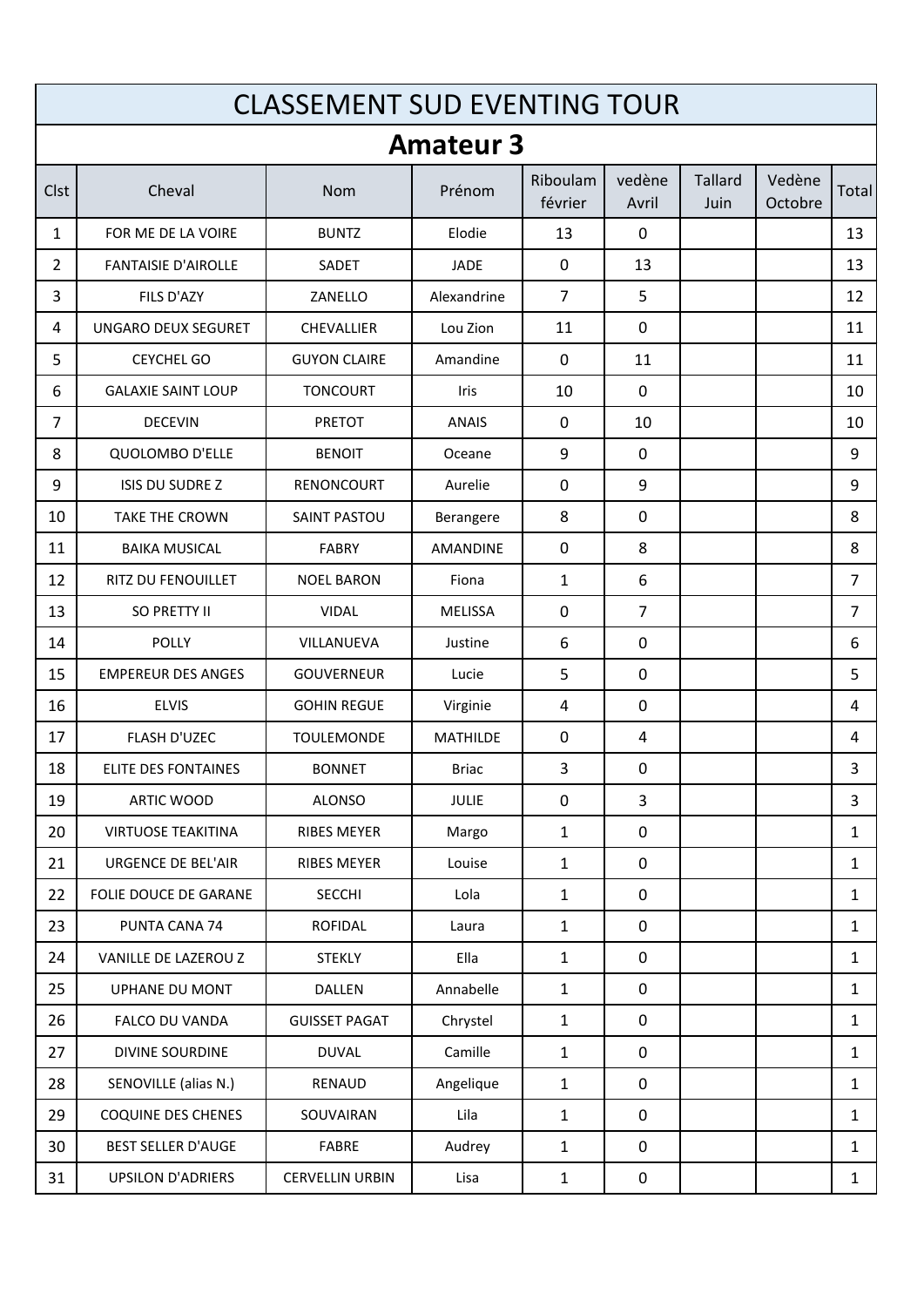| 32 | <b>KHVAR</b>              | <b>REQUIER</b>   | <b>JULIE</b>     | $\Omega$     | $\mathbf{1}$ |  | $\mathbf{1}$ |
|----|---------------------------|------------------|------------------|--------------|--------------|--|--------------|
| 33 | <b>TIGRANDA BO REGARD</b> | <b>MOURIER</b>   | <b>MORGANE</b>   | $\mathbf 0$  | $\mathbf{1}$ |  | $\mathbf{1}$ |
| 34 | ELITE FOX DU CROS         | <b>HUBERT</b>    | <b>CHARLOTTE</b> | $\mathbf 0$  | 1            |  | 1            |
| 35 | <b>VLADIMIR D'AIROLLE</b> | <b>MOULINIER</b> | <b>MELANIE</b>   | $\mathbf{0}$ | $\mathbf{1}$ |  | $\mathbf{1}$ |
| 36 | <b>GIULIA DE VIC</b>      | <b>CREPIEUX</b>  | <b>TIPHAINE</b>  | $\mathbf 0$  | $\mathbf{1}$ |  | 1            |
| 37 | <b>EXPENSIVE DE LINE</b>  | <b>RANDADO</b>   | Amandine         | 0            | 0            |  | 0            |
| 38 | <b>D'ART TAGNAN</b>       | <b>GROS</b>      | Mylene           | $\mathbf 0$  | $\mathbf 0$  |  | 0            |
| 39 | <b>UGO DU PEYRON</b>      | <b>DEVEDU</b>    | Floriane         | $\mathbf 0$  | $\mathbf 0$  |  | 0            |
| 40 | <b>TI PUNCH BONNERY</b>   | <b>RIVIERE</b>   | Lilou            | 0            | $\mathbf 0$  |  | 0            |
| 41 | DEE DE JY                 | <b>JAROSLAW</b>  | Anouk            | $\mathbf 0$  | $\mathbf 0$  |  | 0            |
| 42 | <b>SIR DAVIER</b>         | <b>ROFIDAL</b>   | Laura            | 0            | 0            |  | 0            |
| 43 | <b>APPY'N LADY</b>        | <b>HARDY</b>     | Laurick          | $\mathbf 0$  | $\mathbf 0$  |  | 0            |
| 44 | <b>HURRICANE</b>          | <b>BARON</b>     | Annlise          | 0            | 0            |  | 0            |
| 45 | MAGIEDELA (alias N.)      | ARTIGAU          | Ludivine         | 0            | $\mathbf 0$  |  | 0            |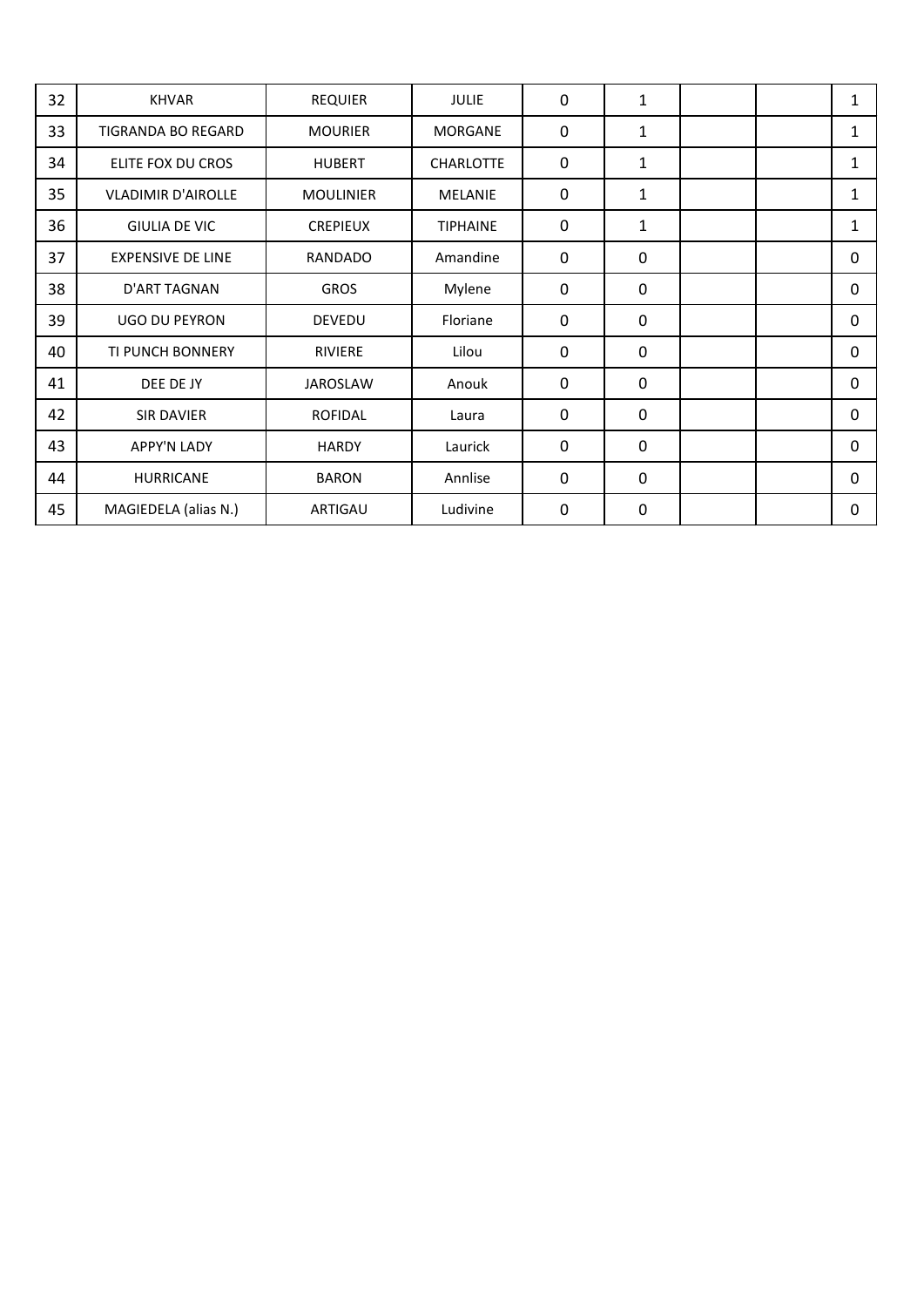|                | <b>CLASSEMENT SUD EVENTING TOUR</b> |                  |                  |                     |                 |                        |                   |                |  |  |  |
|----------------|-------------------------------------|------------------|------------------|---------------------|-----------------|------------------------|-------------------|----------------|--|--|--|
|                |                                     |                  | <b>Amateur 4</b> |                     |                 |                        |                   |                |  |  |  |
| Clst           | Cheval                              | <b>Nom</b>       | Prénom           | Riboulam<br>février | vedène<br>Avril | <b>Tallard</b><br>Juin | Vedène<br>Octobre | Total          |  |  |  |
| $\mathbf{1}$   | <b>BOY DE VESQUERIE</b>             | <b>BRUOT</b>     | Frederique       | 11                  | $\overline{7}$  |                        |                   | 18             |  |  |  |
| $\overline{2}$ | SCOTTY DU HAM                       | LA SELVE         | Aymeric          | 13                  | $\mathbf{0}$    |                        |                   | 13             |  |  |  |
| 3              | <b>HADES DE MAUREL</b>              | <b>ALGRIN</b>    | Mayliss          | 0                   | 13              |                        |                   | 13             |  |  |  |
| 4              | <b>QUITAPON DE PALUDS</b>           | <b>OUDARD</b>    | Isabelle         | 1                   | 10              |                        |                   | 11             |  |  |  |
| 5              | <b>CAPUCIN</b>                      | <b>MASINI</b>    | <b>MICHELE</b>   | 0                   | 11              |                        |                   | 11             |  |  |  |
| 6              | DRAG QUEEN AA                       | <b>MEYSEN</b>    | Camille          | 10                  | $\mathbf 0$     |                        |                   | 10             |  |  |  |
| $\overline{7}$ | <b>BIDARRAYTARA</b>                 | <b>VEDRINE</b>   | Victor           | 9                   | 0               |                        |                   | 9              |  |  |  |
| 8              | AJACCIO DE L'EBAT                   | <b>VIGNOLO</b>   | <b>MELISSA</b>   | 0                   | 9               |                        |                   | 9              |  |  |  |
| 9              | ELIAN DE LA MAYANE                  | <b>BEZ</b>       | Lina             | 8                   | 0               |                        |                   | 8              |  |  |  |
| 10             | <b>ULYSSE DU BAMA</b>               | <b>TRENTO</b>    | <b>CLAIRE</b>    | 0                   | 8               |                        |                   | 8              |  |  |  |
| 11             | TEMPERANCE DE BON AIR               | <b>MAROILLEY</b> | Fanny            | $\overline{7}$      | $\mathbf 0$     |                        |                   | $\overline{7}$ |  |  |  |
| 12             | <b>VIZANOV DES BERTAINES</b>        | <b>GAYTE</b>     | Clara            | 6                   | 0               |                        |                   | 6              |  |  |  |
| 13             | DAEMON DE LA VAYRE                  | <b>CARCHIA</b>   | <b>ELSA</b>      | 0                   | 6               |                        |                   | 6              |  |  |  |
| 14             | <b>AFLINI</b>                       | VILLARD          | Marie            | 5                   | $\mathbf 0$     |                        |                   | 5              |  |  |  |
| 15             | <b>HELLO GIRL D'AUROIS</b>          | <b>LEPRINCE</b>  | Maylis           | $\mathbf{1}$        | 4               |                        |                   | 5              |  |  |  |
| 16             | <b>GOLDENGIRL DES GRAVES</b>        | CHEVALLIER       | <b>JAWEN</b>     | 0                   | 5               |                        |                   | 5              |  |  |  |
| 17             | <b>UDAI DE LA CURE</b>              | PAGAT GUISSET    | Celestine        | 4                   | 0               |                        |                   | 4              |  |  |  |
| 18             | ARTIC WOOD                          | <b>ALONSO</b>    | Julie            | 3                   | 0               |                        |                   | 3              |  |  |  |
| 19             | REQUIEM DU CRET                     | <b>FRIGO</b>     | <b>VIRGINIE</b>  | $\pmb{0}$           | $\overline{3}$  |                        |                   | 3              |  |  |  |
| 20             | <b>HOLALA D LNSY</b>                | <b>BELLONE</b>   | Laurent          | $\overline{2}$      | $\mathbf 0$     |                        |                   | $\overline{2}$ |  |  |  |
| 21             | <b>ALEGRIAS XIX</b>                 | <b>HODGE</b>     | Rebecca          | $\mathbf{1}$        | $\mathbf{1}$    |                        |                   | $\overline{2}$ |  |  |  |
| 22             | HIPPIE DE LA DOURBIE                | <b>VINCENT</b>   | Anne Sophie      | $\mathbf{1}$        | $\mathbf{1}$    |                        |                   | $\overline{2}$ |  |  |  |
| 23             | <b>DIAMANT</b>                      | CARPE            | Jordane          | $\mathbf{1}$        | $\mathbf{1}$    |                        |                   | $\overline{2}$ |  |  |  |
| 24             | <b>GATSBY LE MAGNIFIQUE</b>         | <b>FRASCA</b>    | Marie            | $\mathbf{1}$        | $\mathbf{1}$    |                        |                   | $\overline{2}$ |  |  |  |
| 25             | HUPSILUNE DES USSES                 | LEPRINCE         | Oceane           | $\mathbf{1}$        | $\mathbf{1}$    |                        |                   | $\overline{2}$ |  |  |  |
| 26             | <b>CESAR DU CHAT PERCHE</b>         | <b>GARCIA</b>    | Morgane          | $\mathbf{1}$        | $\mathbf{1}$    |                        |                   | $\overline{2}$ |  |  |  |
| 27             | RAMSES DU JABRON                    | MESTRALLET       | Gwladys          | $\mathbf{1}$        | $\mathbf 0$     |                        |                   | $\mathbf{1}$   |  |  |  |
| 28             | AETERNAME D'OTHON                   | MASSAI           | Clara            | $\mathbf{1}$        | $\mathbf 0$     |                        |                   | $\mathbf{1}$   |  |  |  |
| 29             | <b>COLIA DE ROCHEBARON</b>          | LENA             | Catherine        | $\mathbf{1}$        | $\mathbf 0$     |                        |                   | 1              |  |  |  |
| 30             | ARISTO DES LAMBERTINES Z            | <b>NONNE</b>     | Estelle          | $\mathbf{1}$        | $\mathbf 0$     |                        |                   | $\mathbf{1}$   |  |  |  |
| 31             | <b>GEM SOLENE</b>                   | <b>BOURGET</b>   | Elouan           | $\mathbf{1}$        | 0               |                        |                   | 1              |  |  |  |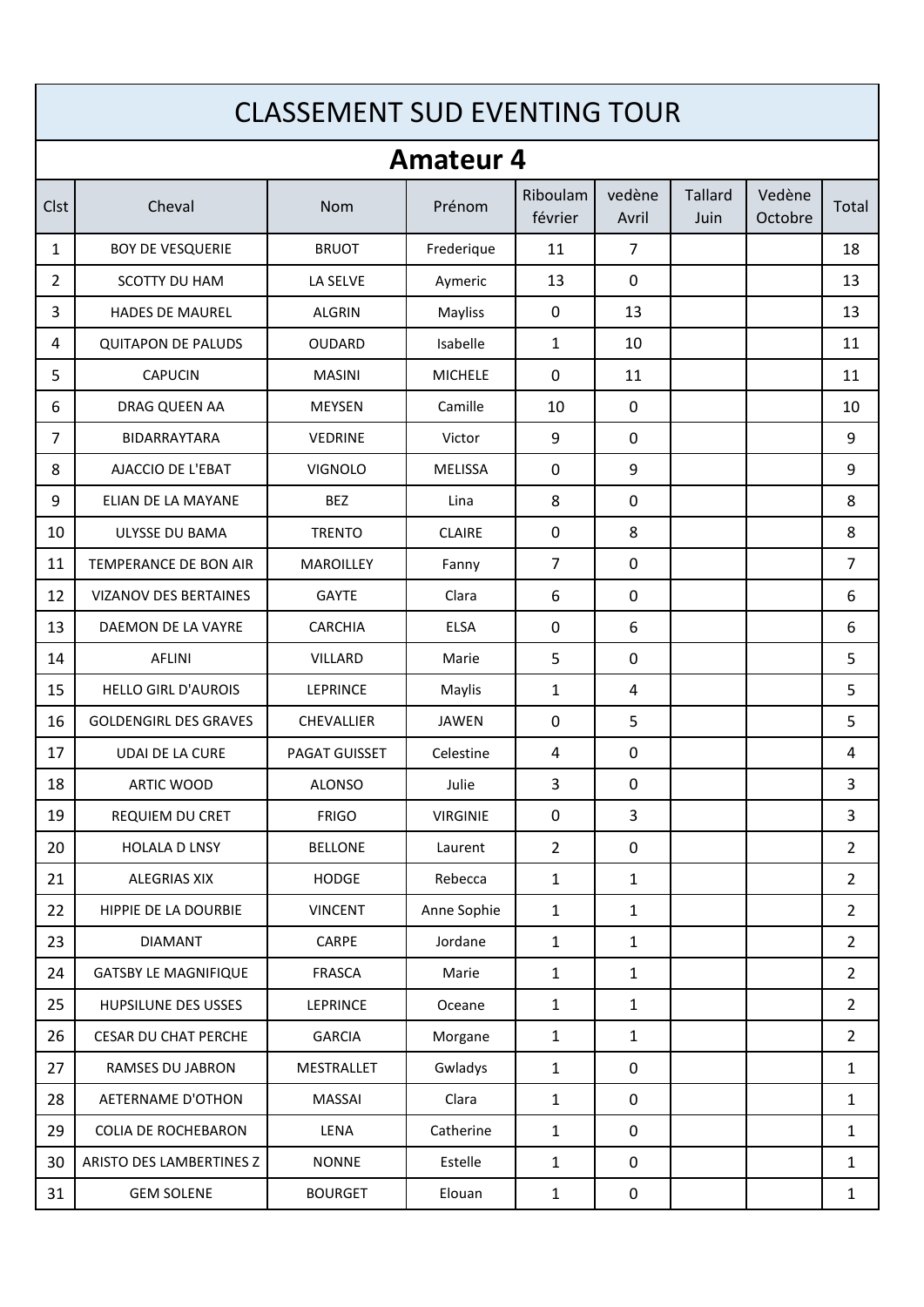| 32 | <b>BACCARAT PONT ROUGE</b>    | FERRANDEZ              | Chloe              | $\mathbf{1}$ | $\mathbf 0$  |  | $\mathbf{1}$ |
|----|-------------------------------|------------------------|--------------------|--------------|--------------|--|--------------|
| 33 | <b>SHOUBA NAKA</b>            | AYGALENQ               | Frederic           | $\mathbf{1}$ | 0            |  | $\mathbf{1}$ |
| 34 | VENTURI OPERA JLM AA          | <b>BENEDETTI</b>       | Alexandra          | $\mathbf{1}$ | $\mathbf 0$  |  | $\mathbf{1}$ |
| 35 | DAKOTA DU LANDRAN             | <b>PLOT</b>            | Jean Louis         | $\mathbf{1}$ | $\mathbf 0$  |  | 1            |
| 36 | UNISON DE GIVRY               | <b>ARIAS</b>           | Amandine           | 1            | 0            |  | 1            |
| 37 | <b>FAVORITA AGYP</b>          | <b>RICCI</b>           | Emma               | $\mathbf{1}$ | $\mathbf 0$  |  | $\mathbf{1}$ |
| 38 | HARKANA MALZIEU               | <b>THIAULT</b>         | Elodie             | $\mathbf{1}$ | $\mathbf 0$  |  | $\mathbf{1}$ |
| 39 | <b>FANTAISIE D'AIROLLE</b>    | SADET                  | Jade               | 1            | $\mathbf 0$  |  | 1            |
| 40 | <b>GLORIEUSE DE BRIERE</b>    | <b>TIRONE</b>          | Selena             | $\mathbf{1}$ | $\mathbf 0$  |  | $\mathbf{1}$ |
| 41 | FIRST DU DRAGON               | <b>RIETH</b>           | Lilly              | $\mathbf{1}$ | 0            |  | $\mathbf{1}$ |
| 42 | DON GIOVANNI BATILLY          | VACHER                 | Florence           | $\mathbf{1}$ | $\mathbf 0$  |  | $\mathbf{1}$ |
| 43 | DANGEROUS (alias N.)          | <b>CERVELLIN URBIN</b> | Camille            | $\mathbf{1}$ | $\mathbf 0$  |  | 1            |
| 44 | <b>BEURBERY DU LIROT*MILI</b> | <b>HAERING</b>         | Margaux            | $\mathbf{1}$ | $\mathbf 0$  |  | $\mathbf{1}$ |
| 45 | <b>USKINA DES GENEVRIS</b>    | DELHOMMELLE            | JULIANE            | $\mathbf 0$  | $\mathbf{1}$ |  | $\mathbf{1}$ |
| 46 | <b>ELEKTRA DU PONT</b>        | LORENZO                | CHARLENE           | $\mathbf 0$  | $\mathbf{1}$ |  | $\mathbf{1}$ |
| 47 | <b>DOLLAR DE VIRTON</b>       | <b>BARLET</b>          | <b>FLORINE</b>     | $\mathbf 0$  | $\mathbf{1}$ |  | 1            |
| 48 | DIAMANT O'MERVEILE            | <b>BURGER</b>          | <b>JULIE</b>       | $\mathbf 0$  | $\mathbf{1}$ |  | $\mathbf{1}$ |
| 49 | COSMOS DE LA JOUX             | <b>GAUTHIER</b>        | <b>CLARA</b>       | $\mathbf 0$  | $\mathbf{1}$ |  | 1            |
| 50 | <b>GOTHAM CITY</b>            | LONCHAMP               | <b>SOPHIE</b>      | $\mathbf 0$  | $\mathbf{1}$ |  | $\mathbf{1}$ |
| 51 | <b>TETE BRULEE</b>            | PASCAL                 | <b>GIULIA</b>      | 0            | $\mathbf{1}$ |  | $\mathbf{1}$ |
| 52 | <b>CARLINE DE MESANGY</b>     | CHAMPTOUSSEL           | <b>EMMA</b>        | 0            | $\mathbf{1}$ |  | 1            |
| 53 | <b>DOLLAR DE VIRTON</b>       | <b>BARLET</b>          | <b>FLORINE</b>     | 0            | $\mathbf{1}$ |  | $\mathbf{1}$ |
| 54 | <b>QUANTA DES BRIANDES</b>    | LEFEBVRE               | <b>BARBARA</b>     | 0            | $\mathbf{1}$ |  | 1            |
| 55 | SKELTON DU LUY                | AGERON                 | <b>KARINE</b>      | 0            | $\mathbf{1}$ |  | $\mathbf{1}$ |
| 56 | <b>COUR ROYALE</b>            | TISSERAND              | <b>MARIE</b>       | $\mathbf 0$  | $\mathbf{1}$ |  | $\mathbf{1}$ |
| 57 | DRAG D'HELBY                  | RIBOULOT               | THIERRY            | 0            | $\mathbf{1}$ |  | 1            |
| 58 | <b>VERLAINE CHEVALANCHE</b>   | LEFEBVRE               | <b>BARBARA</b>     | 0            | $\mathbf{1}$ |  | $\mathbf{1}$ |
| 59 | URSULLA DE DEHARDIE           | <b>FIEROBE</b>         | <b>ERIKA</b>       | 0            | $\mathbf{1}$ |  | $\mathbf{1}$ |
| 60 | <b>EVASION O'MERVEILLES</b>   | <b>PETIT</b>           | <b>CHRISTOPHER</b> | 0            | $\mathbf{1}$ |  | $\mathbf{1}$ |
| 61 | AU TIGRE DU SINAI             | ANGLEREAUX             | LOUNA              | $\mathbf 0$  | $\mathbf{1}$ |  | $\mathbf{1}$ |
| 62 | <b>ELECTRE DE BOISSIS</b>     | <b>COTTANCIN</b>       | <b>LISA</b>        | 0            | $\mathbf{1}$ |  | 1            |
| 63 | D'ART TAGNAN                  | <b>GROS</b>            | <b>MYLENE</b>      | 0            | $\mathbf{1}$ |  | $\mathbf{1}$ |
| 64 | <b>BELUGA DE SEGURET</b>      | <b>MAGNY</b>           | Lea                | $\mathbf 0$  | $\mathbf 0$  |  | 0            |
| 65 | <b>HELIOS DU DOGY</b>         | <b>MEUDIC BRUN</b>     | Doriane            | 0            | $\mathbf 0$  |  | 0            |
| 66 | ANTARES OKKOMUT               | <b>TESSIER MC LEOD</b> | Anne Laure         | 0            | $\mathbf 0$  |  | 0            |
| 67 | FLORA CAVALETTI FIDJI         | ZAMARON                | Alicia             | 0            | $\mathbf 0$  |  | 0            |